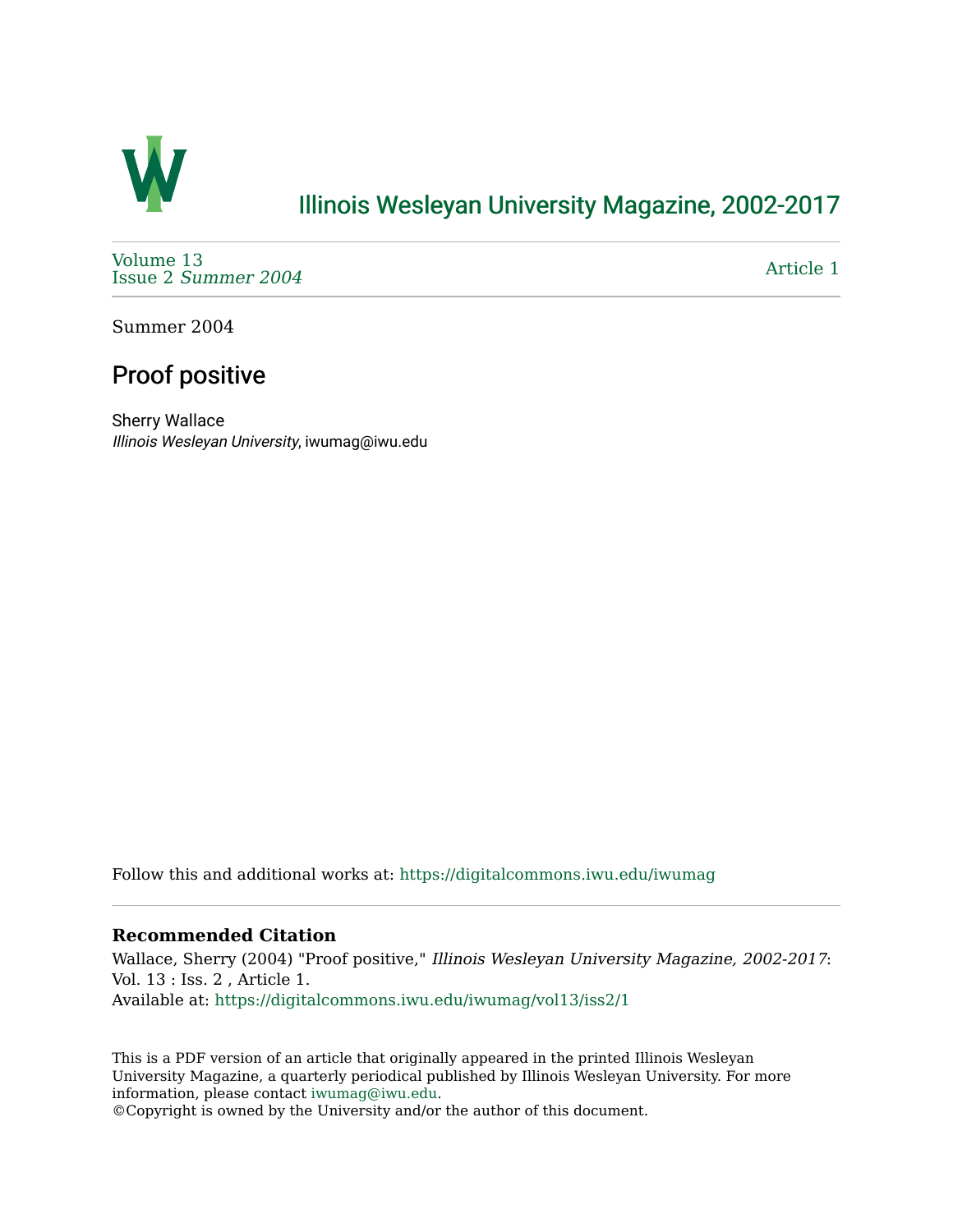# Proof positive



*Photo by Joshua Ritchie*

#### **As he investigates terrorist plots and other crimes, Assistant FBI Director Michael Mason '80 mixes savvy leadership with a winning sense of optimism.**

### **By Sherry Wallace**

As head of the FBI's Washington, D.C., field office, Michael Mason '80 obviously knows a lot more about the dangers facing this country on a daily basis than the average citizen ever will. In the span of his 19-year career with the bureau, he's seen, met, or arrested people behaving in ways that most of us fortunately experience only second-hand, through news reports or T.V. dramas: murderers, kidnappers, drug kingpins, corporate criminals — an endless parade of bad guys.

For all he's seen and knows, you might forgive Mason if he were to come across as a bit cynical or jaded. Instead, the former Illinois Wesleyan accounting major is relentlessly positive; an optimism that was amply displayed when he was invited back to campus in March by the University's Office of Admissions to serve as keynote speaker at the annual Scholars' Day program.

His speech, given at a luncheon for prospective high school students and their parents at IWU's Memorial Center, lasted less than 25 minutes but covered a lifetime, and the hard lessons learned from it. He spoke about his father, a Korean war hero who received head wounds in battle so severe that an Army surgeon refused to even treat him, until a friend begged him and the doctor agreed to try, saving Mason's father's life. He also spoke of a close friend who he had recruited into the FBI, and who was on the scene after the Sept. 11 World Trade Center attacks: "And he was the guy who went back into the building a third time, and the third time was when it collapsed and he was killed." These are some of the good guys in Michael Mason's world.

Later in his speech, he recalled a particularly memorable case that he dealt with as a young agent. A 2-year-old girl had disappeared right before Christmas, and when he and his partner — a hardened, older police detective — arrived at the home of the girl's family, they saw that all the holiday decorations adorning the home had been taken down. The message was clear: there would be no Christmas until their little girl was back home.

The case led Mason and his partner on a winding trail of clues that crossed international borders before the abducted girl was found in Canada and returned safely to her parents in the early spring. A short time after solving the case, which led to the arrest of the girl's non-custodial father, Mason and his partner returned to the family's home. Outside, where the little girl was playing, all the bushes and trees had been strung with lights.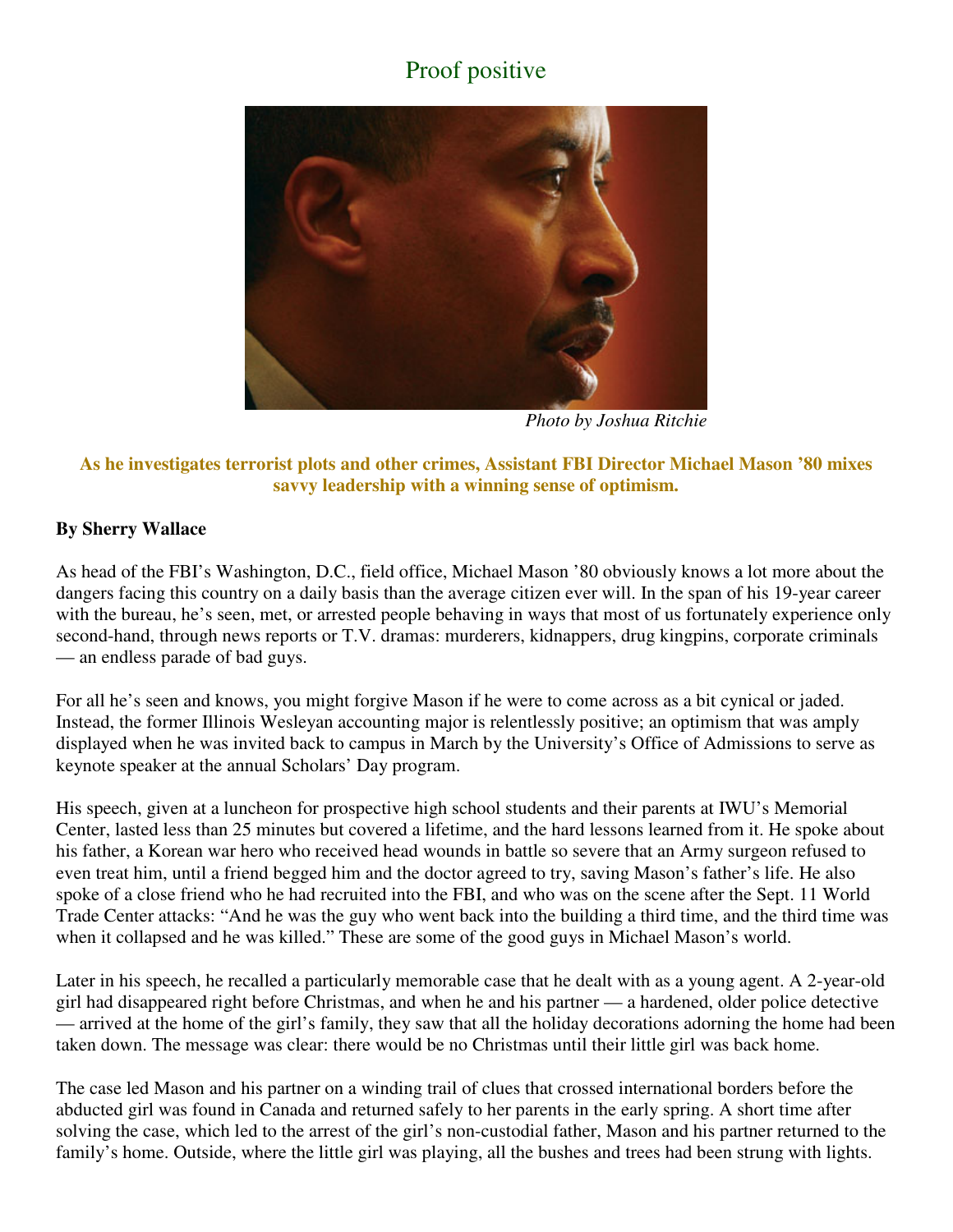Tears welled in Mason's eyes, and in his partner's, who gruffly warned, "Don't look at me!" Mason respectfully turned away.

Mason then spoke of the challenges facing today's bureau ("This is not your grandfather's FBI," he likes to say): trying to flush out the obscure but deadly plots of terrorists before they strike; nabbing white-collar criminals who steal from their companies, stock holders, consumers, and taxpayers; stopping the drug dealing and gang violence that destroys too many neighborhoods — all the while striving to "preserve the freedoms and liberties that we have come to embrace in this country."

Throughout his speech, Mason hit on a common theme, one that is simple to grasp but hard to achieve: you can transcend any circumstances in life if you hold to a positive attitude. "I am always looking over the next horizon," he concluded to the parents and students, before receiving a 30-second round of applause. "I'm an optimist and I always believe that next year is going to be better than the last year. And I loved the last year."

When Mason talks about overcoming adversity, he speaks from experience. One of six children, his mother died when he was a baby. His father was a truck driver. Mason grew up in Roseland, a predominantly black, working-class area on Chicago's south side. He recalls that many of the residents in his neighborhood did not have access to a formal education and struggled to make ends meet, but they were good people who saw promise in Mason as a young boy and encouraged him to pursue his dreams.

An early dream was to play for the Chicago Cubs. That was replaced in seventh grade when he saw an episode of *The FBI,* a T.V. show in which the agents tracked down criminals with scientific and methodical precision. Mason decided that being an agent was the perfect job for him. It was not the likeliest choice for an African American in the late 1960s. After all, few of the law enforcement officers on television at that time shared his skin color, nor did many of the policemen who drove through his neighborhood. But Mason took a lesson from Jackie Robinson, who broke the color line when he became the first black man to play baseball on a Major League team. Another one of Mason's good guys.



Michael Mason (above) in his Washington, D.C., office, where a framed picture of Jackie Robinson is prominently displayed (Photo by Hilary Schwab)

A large, framed portrait of Robinson hangs on the wall of Mason's Washington, D.C., office. It symbolizes a struggle that he keenly appreciates. In a profile on Mason published in the *Washington Post* last September, he said,  $A$  lot of people who came into the FBI (who were) African American took a lot of grief, were not welcomed with open arms, and were given crappy jobs. I'm talking about 25 or 30 years ago."

Mason's FBI career, in contrast, has been a steady trajectory upward. The day of his commencement at Illinois Wesleyan — where he was known as a serious, dedicated student (maybe too serious, he admits in hindsight) — he was commissioned as a second lieutenant in the U.S. Marine Corps. Mason still wanted to be an FBI agent but felt he was too young and knew that being a Marine would give him a chance to see the world. He achieved the rank of captain prior to his honorable discharge in December 1984. In 1985, Mason was sworn in as a special agent for the FBI in its New Haven, Conn., field office. His initial assignments involved narcotics investigations, often working undercover, and he served on the office's SWAT team as a sniper/observer. It was also in Connecticut that he began dating his future wife,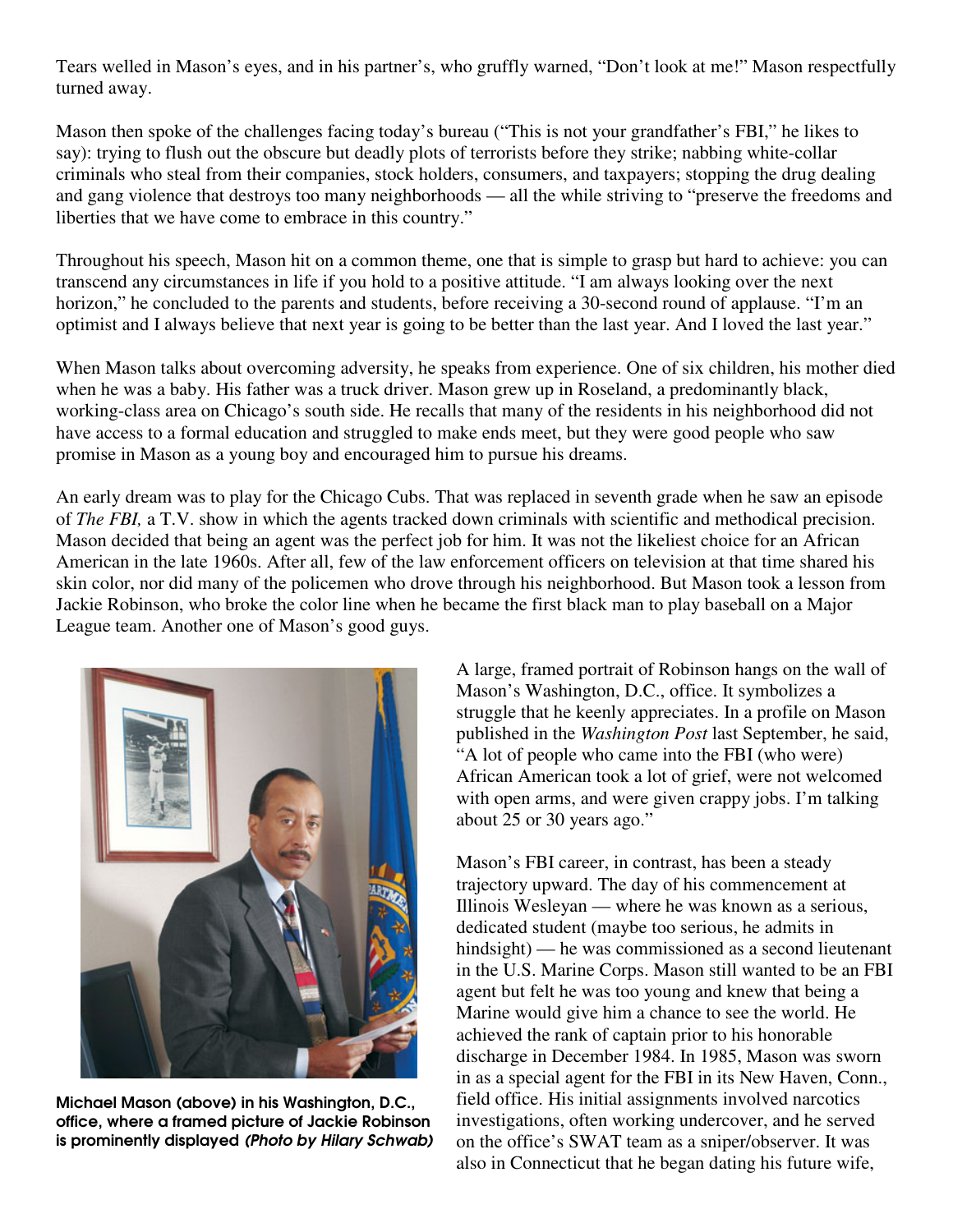Susan, a fellow agent who has since left the bureau. They have two sons, ages 9 and 12.

Mason's diverse resume in the FBI includes jobs at FBI headquarters and overseeing the resident agency in Syracuse, N.Y., and the field offices in both Buffalo, N.Y., and Sacramento, Calif.

On July 14, 2003, FBI Director Robert Mueller appointed Mason as assistant director, overseeing the Washington field office, which is the bureau's second largest, with 700 agents. The appointment put Mason in charge of some of the most important and perplexing cases now facing the bureau, including the ongoing anthrax and ricin investigations. Mason also heads investigations of cyber-crime and health-care and government fraud, and he oversees the offices' counter-intelligence efforts against foreign intelligence agents based in the nation's capital.

In a statement for the *IWU Magazine*, Mueller explained why he entrusted Mason to handle this demanding job: "Throughout his FBI career, Mike's dedication, knowledge, experience, and exceptional leadership have inspired his colleagues of the FBI to strive for excellence in meeting the global threats of the 21st century."

Mason's egalitarian approach to leadership was evident soon after he assumed command of the Washington field office, when he made a point of meeting not only agents, but support personnel, including the FBI's car mechanics.

"I met with the people who work in the garage because I believe that sets a tone — 'The boss is out at the garage,'" explains Mason. "The reason I care so much about people is because, number one, it is my nature, and number two, if I take care of my people, they will take care of our mission."

That mission has changed considerably since the FBI was founded in 1908 with a total of 10 special agents. Today the FBI is the world's most powerful crime-fighting agency, with 28,000 employees, 56 U.S. field offices, and 44 foreign liaison offices outside the United States. A division of the Department of Justice, headquartered in Washington, the bureau is charged with investigating violations of most federal criminal laws and with protecting America from foreign intelligence and terrorist activities.

The threat of terrorist attacks, according to Mason, has changed many fundamental ways in which the bureau operates. In leading the investigation of what a National Public Radio commentator called one of the most complex criminal cases in American history — the 2001 anthrax attacks, in which five people died — Mason has enlisted the skills of a small army of experts.

"I have eight Ph.Ds, two scientists, two psychologists, four metallurgists, and even more scuba divers who have helped us, and also a number of different linguists working that case," he says. "We have about 40 people in total. But, as you can see, we take people from all sorts of skills, from all disciplines, and from all areas. So it's really, really fascinating work. With this case we are *making* science (in) trying to figure out who perpetrated that crime, getting down to the molecular level."

Despite the complexities of such cases, solving them can seem like child's play compared to trying to prevent them — which is exactly what FBI agents are being asked to do in the war on terrorism. Mason explains the challenge. In the pre-9/11 days, the FBI would arrive at the scene of a typical crime such as a bank robbery or a kidnapping and be confronted with something like a 100-piece puzzle. "The thing about the puzzle pieces in those kinds of crimes is that the box top with the picture of the finished puzzle is sitting right there," he says. "You know what you have to do to put that puzzle together."

In contrast, "our number one job is disruption today," Mason continues. "Now, the box-top pictures are gone and instead of 100 pieces, you have 100,000 pieces. And embedded inside those 100,000 pieces is a 20-piece picture that you have to get out in front of and prevent before it happens," all the while preserving cherished constitutional rights and liberties.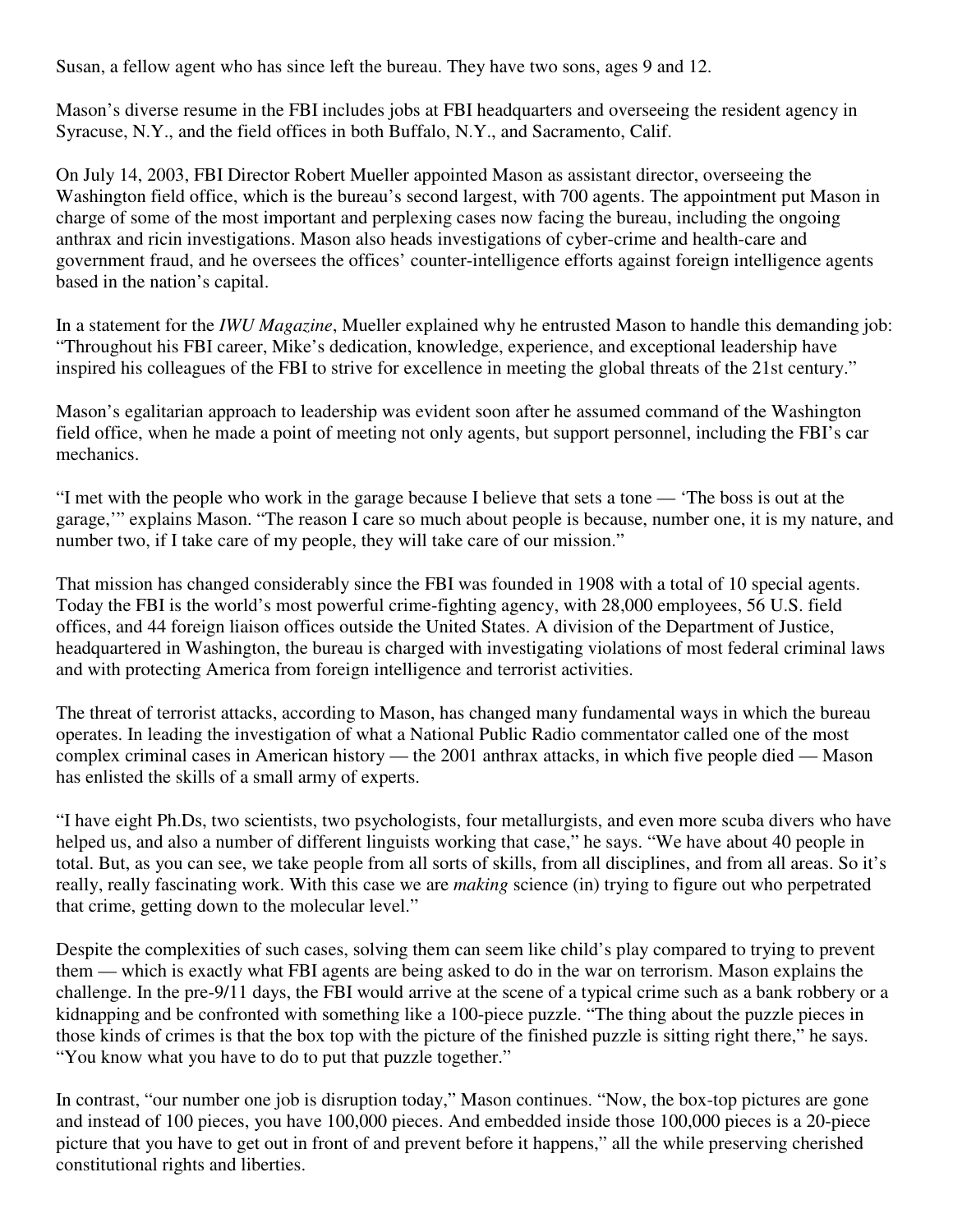This last part of the equation can be especially tricky when the urgency to prosecute the war on terrorism may tempt law enforcement officers to overlook the rights of suspects. Mason recalls one of his agents calling from the field with information "about this guy who's an Islamic fundamentalist.

"He said, 'We also know that he carries the Koran in the back of his car all the time.' And I said, 'Let me ask you, is that like a devout Catholic who always carries the Bible around?' He stepped back and he realized what I was saying.

"You know, it is so much easier to go after an enemy that doesn't look like you," Mason continues. "But what I tell my people is that our challenge is to go in and investigate the what, not the who. That's not enough. Otherwise we become like those places



Above, Mason meets with John Perren, acting-special agent in charge of his field office's counterterrorism branch.. (Photo by Hilary Schwab)

where you would never want to live, we would never want to live, even for a little while."

While angered by 9/11, and the loss of his good friend who died in the attacks, Mason believes we only let terrorists win if we change our own fundamental values. He remembers how, on the Saturday after the attacks, he brought his two sons to the Smithsonian Institution and found it virtually empty.

"We had the run of the place," says Mason, "but my attitude was I would rather be dead than to be forced to live a life not of my choosing. I just thought this was my finger in the eye of terrorists, my way of saying, no, you are *not* going to control my life. *You* are not going to take my heart away. *You* are not going to have me insulate myself inside my house."

Mason's passion on the subject of terrorism is tempered with a pragmatic perspective on its importance within the overall focus of his job. He says frankly, "If I had to list the top 10 threats of death to the average American, terrorism would not even make that list statistically." Compared to the 3,000 people who died in the Sept. 11 terrorist attacks, there were more than 18,000 murders that same year in the U.S. and more than 23,000 alcoholrelated deaths.

"Not to mention," Mason adds, "thousands of rapes, physical assaults, and gang violence. So, the greatest threat that you or I will not make it home tonight is not from a terrorist. Terrorism is a hot political topic. We (the FBI) are engaged in all kinds of activities that we should be engaged in, but we must have a balance."

For example, Mason says, "I think that some of the most important work the FBI does is investigate public corruption. If we lose the confidence in our institutions then we tear away at the very fabric that defines democracy. When you no longer trust the courts, when you no longer trust the police, when you no longer trust congressmen and senators, then that's the beginning of the end for me."

What Mason sees in the FBI — and why he remains committed to the agency, mind, body, and soul — is a group of people "who still believe in democracy, who still believe in the Constitution, who still believe in being dedicated to a purpose larger than themselves."

Mason estimates that "probably a third of the agents today who come in take a significant pay cut to join the FBI. So they're taking a pay cut to do something for the betterment of the whole of the country. … All those old-fashioned values still drive agents to come to us."